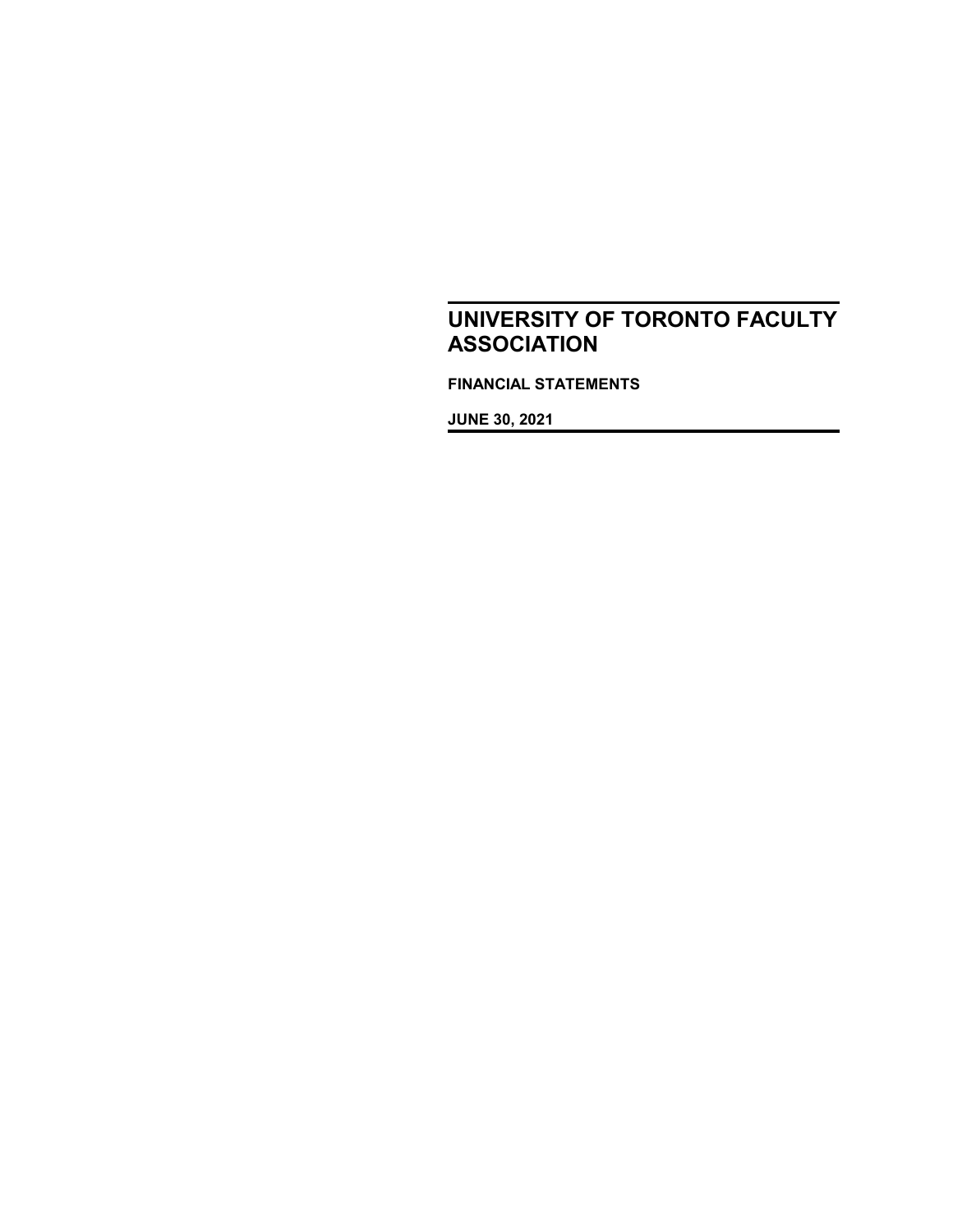# Mehta Professional Corporation

#### **INDEPENDENT AUDITOR'S REPORT**

To the Members, University of Toronto Faculty Association:

#### **Qualified Opinion**

We have audited the financial statements of the University of Toronto Faculty Association which comprise the balance sheet as at June 30, 2021, and the statements of changes in fund balances, operations, and cash flows for the year then ended, and notes to the financial statements, including a summary of significant accounting policies.

In our opinion, except for the possible effects of the matter described in the *Basis for Qualified Opinion* section of our report, the accompanying financial statements present fairly, in all material respects, the financial position of the University of Toronto Faculty Association as at June 30, 2021 and the results of operations and its cash flows for the year then ended in accordance with Canadian accounting standards for not-for-profit organizations.

#### **Basis for Qualified Opinion**

In common with many not-for-profit organizations, the University of Toronto Faculty Association derives revenue from membership fees, the completeness of which is not susceptible to satisfactory audit verification. Accordingly, verification of these revenues was limited to the amounts recorded in the records of the University of Toronto Faculty Association. Therefore, we are not able to determine whether any adjustments might be necessary to membership revenue, excess of revenues over expenses, and cash flows from operations for the years ended June 30, 2021 and 2020, current assets as at June 30, 2021 and 2020, and net assets as at July 1 and June 30 for both the 2021 and 2020 years. Our audit opinion on the financial statements for the year ended June 30, 2020 was modified accordingly because of the possible effects of this limitation in scope.

We conducted our audit in accordance with Canadian generally accepted auditing standards. Our responsibilities under those standards are further described in the *Auditor's Responsibilities for the Audit of the Financial Statements* section of our report. We are independent of the organization in accordance with the ethical requirements that are relevant to our audit of the financial statements in Canada, and we have fulfilled our other ethical responsibilities in accordance with these requirements. We believe that the audit evidence we have obtained is sufficient and appropriate to provide a basis for our qualified audit opinion.

#### **Responsibilities of Management and Those Charged with Governance for the Financial Statements**

Management is responsible for the preparation and fair presentation of the financial statements in accordance with Canadian accounting standards for not-for-profit organizations and for such internal control as management determines is necessary to enable the preparation of financial statements that are free from material misstatement, whether due to fraud or error.

In preparing the financial statements, management is responsible for assessing University of Toronto Faculty Association's ability to continue as a going concern, disclosing, as applicable, matters related to going concern and using the going concern basis of accounting unless management either intends to liquidate the University of Toronto Faculty Association or to cease operations, or has no realistic alternative but to do so.

Those charged with governance are responsible for overseeing the University of Toronto Faculty Association's financial reporting process.

#### **Auditor's Responsibilities for the Audit of the Financial Statements**

Our objectives are to obtain reasonable assurance about whether the financial statements as a whole are free from material misstatement, whether due to fraud or error, and to issue an auditor's report that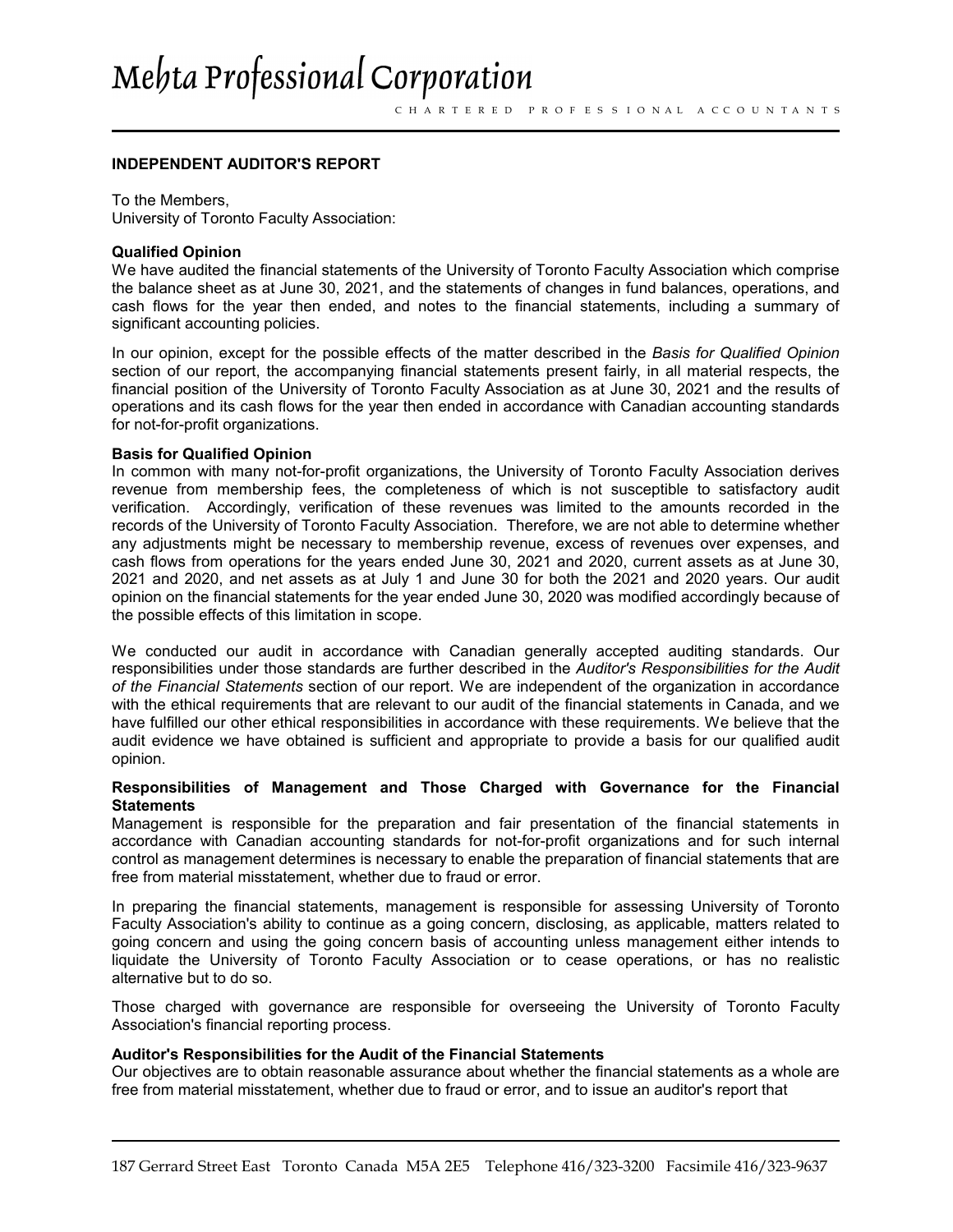#### **INDEPENDENT AUDITOR'S REPORT (continued)**

#### **Auditor's Responsibilities (continued)**

includes our opinion. Reasonable assurance is a high level of assurance, but is not a guarantee that an audit conducted in accordance with Canadian generally accepted auditing standards will always detect a material misstatement when it exists. Misstatements can arise from fraud or error and are considered material if, individually or in the aggregate, they could reasonably be expected to influence the economic decisions of users taken on the basis of these financial statements.

As part of an audit in accordance with Canadian generally accepted auditing standards, we exercise professional judgment and maintain professional skepticism throughout the audit. We also:

- Identify and assess the risks of material misstatement of the financial statements, whether due to fraud or error, design and perform audit procedures responsive to those risks, and obtain audit evidence that is sufficient and appropriate to provide a basis for our opinion. The risk of not detecting a material misstatement resulting from fraud is higher than for one resulting from error, as fraud may involve collusion, forgery, intentional omissions, misrepresentations, or the override of internal control.
- Obtain an understanding of internal control relevant to the audit in order to design audit procedures that are appropriate in the circumstances, but not for the purpose of expressing an opinion on the effectiveness of the University of Toronto Faculty Association's internal control.
- Evaluate the appropriateness of accounting policies used and the reasonableness of accounting estimates and related disclosures made by management.
- Conclude on the appropriateness of management's use of the going concern basis of accounting and, based on the audit evidence obtained, whether a material uncertainty exists related to events or conditions that may cast significant doubt on the University of Toronto Faculty Association's ability to continue as a going concern. If we conclude that a material uncertainty exists, we are required to draw your attention in our auditor's report to the related disclosures in the financial statements or, if such disclosures are inadequate, to modify our opinion. Our conclusions are based on the audit evidence obtained up to the date of our auditor's report. However, future events or conditions may cause the University of Toronto Faculty Association to cease to continue as a going concern.
- Evaluate the overall presentation, structure and content of the financial statements, including the disclosures, and whether the financial statements represent the underlying transactions and events in a manner that achieves fair presentation.

We communicate with those charged with governance regarding, among other matters, the planned scope and timing of the audit and significant audit findings, including any significant deficiencies in internal control that we identify during our audit.

We also provide those charged with governance with a statement that we have complied with relevant ethical requirements regarding independence, and to communicate with them all relationships and other matters that may reasonably be thought to bear on our independence, and where applicable related safeguards.

Mehta Professional Corporation

Chartered Professional Accountants Authorized to practice public accounting by the Chartered Professional Accountants of Ontario

October 27, 2021 Toronto, Canada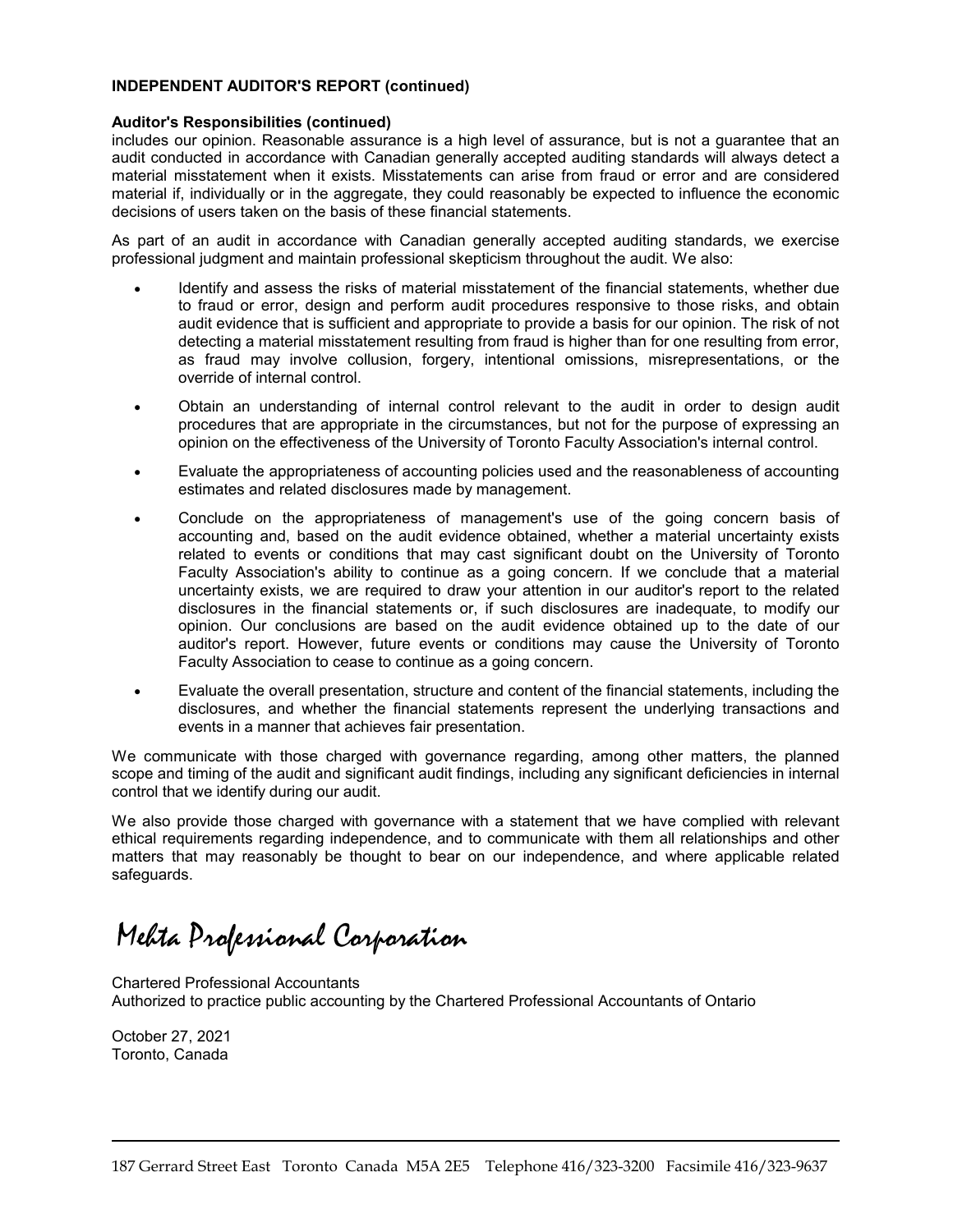#### **BALANCE SHEET**

**AS AT JUNE 30, 2021** 

|                                                                                             | 2021                              | 2020                              |
|---------------------------------------------------------------------------------------------|-----------------------------------|-----------------------------------|
|                                                                                             |                                   |                                   |
| <b>ASSETS</b>                                                                               |                                   |                                   |
| <b>Current assets</b><br>Cash<br>Accounts receivable<br>Prepaid expenses                    | \$<br>378,770<br>53,227<br>19,672 | 320,125<br>\$<br>18,922<br>23,502 |
|                                                                                             | 451,669                           | 362,549                           |
| Investments (note 3)                                                                        | 4,832,200                         | 4,284,996                         |
| Capital assets (note 4)                                                                     | 46,242                            | 84,752                            |
|                                                                                             | \$5,330,111                       | \$4,732,297                       |
| <b>LIABILITIES AND FUND BALANCES</b>                                                        |                                   |                                   |
| <b>Current liabilities</b><br>Accounts payable and accrued liabilities                      | 573,668<br>\$                     | 590,078<br>\$                     |
| Fund balances<br>Invested in capital assets<br>Contingency reserve (note 5)<br>Unrestricted | 46,242<br>1,500,000<br>3,210,201  | 84,752<br>1,500,000<br>2,557,467  |
|                                                                                             | 4,756,443                         | 4, 142, 219                       |
|                                                                                             | \$5,330,111                       | \$4,732,297                       |

Approved on behalf of the UTFA Council:

see accompanying notes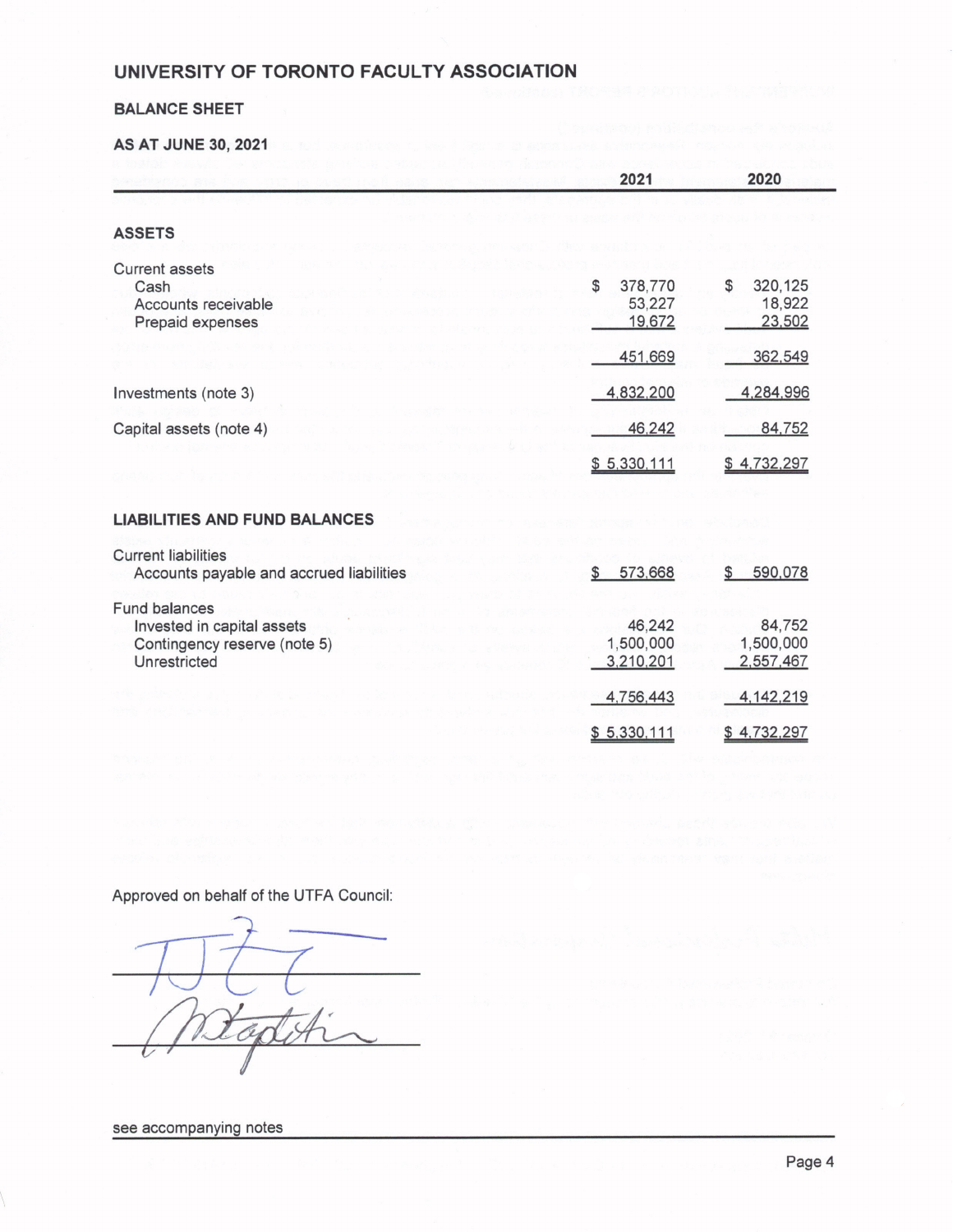# **STATEMENT OF CHANGES IN FUND BALANCES**

## **FOR THE YEAR ENDED JUNE 30, 2021**

|                                                              |              |                               |                                    | 2021         | 2020         |  |
|--------------------------------------------------------------|--------------|-------------------------------|------------------------------------|--------------|--------------|--|
|                                                              | Unrestricted | Invested in<br>capital assets | Contingency<br>reserve<br>(note 5) | <b>Total</b> | <b>Total</b> |  |
| Balance, beginning of year                                   | \$2,557,467  | 84,752<br>\$                  | \$1,500,000                        | \$4,142,219  | \$4,511,400  |  |
| Excess (deficiency) of revenue<br>over expenses for the year | 614,224      |                               |                                    | 614,224      | (369, 181)   |  |
| Purchase of capital assets                                   | (7, 810)     | 7,810                         |                                    |              |              |  |
| Amortization                                                 | 46,320       | (46, 320)                     |                                    |              |              |  |
| Balance, end of year                                         | \$3,210,201  | 46,242                        | \$1,500,000                        | \$4,756,443  | \$4,142,219  |  |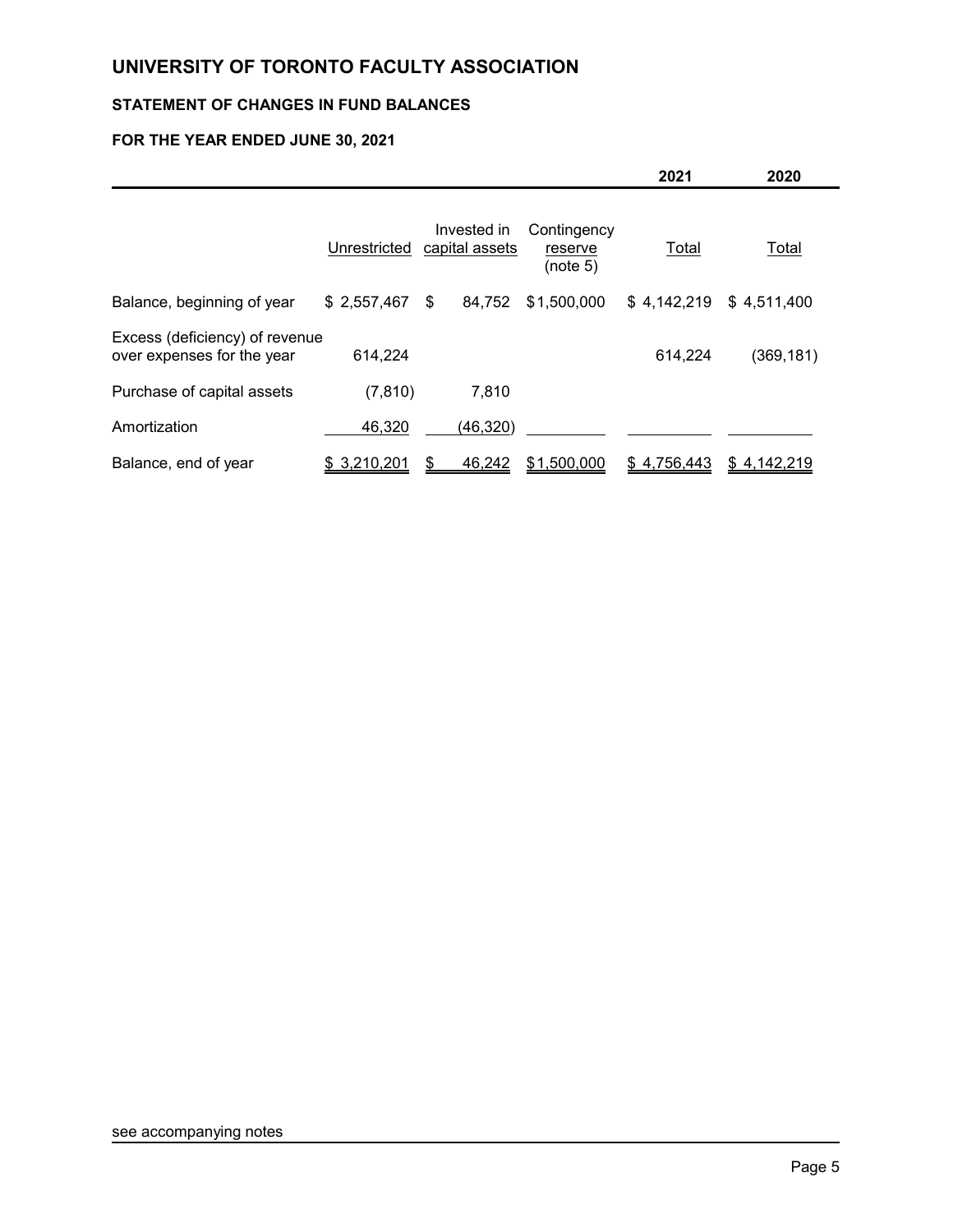# **STATEMENT OF OPERATIONS**

## **FOR THE YEAR ENDED JUNE 30, 2021**

|                                                              | 2021          | 2020             |
|--------------------------------------------------------------|---------------|------------------|
|                                                              |               |                  |
| <b>REVENUE</b>                                               |               |                  |
| Membership fees (note 6)                                     | \$3,862,569   | \$3,693,513      |
| Investment income (note 7)                                   | 547,203       | 79,504           |
| Operating subsidies (note 8)                                 | 192,991       | 167,961          |
| Other                                                        | 35            | 22,287           |
|                                                              | 4,602,798     | 3,963,265        |
| <b>EXPENSES</b>                                              |               |                  |
| Staffing and related                                         | 1,574,307     | 1,211,920        |
| Legal, audit and consulting                                  | 698,074       | 1,143,300        |
| Canadian Association of University Teachers fees             | 534,519       | 501,525          |
| Ontario Confederation of University Faculty Association fees | 528,040       | 516,466          |
| Rent (note 8)                                                | 297,637       | 268,217          |
| Stipends                                                     | 157,004       | 150,033          |
| Office and general                                           | 40,587        | 98,534           |
| Office equipment                                             | 31,036        | 69,104           |
| Tuition scholarships and awards                              | 20,313        | 20,397           |
| Outreach and communications                                  | 17,940        | 10,376           |
| Conferences and training                                     | 15,077        | 63,222           |
| Insurance                                                    | 11,237        | 9,916            |
| Donations and contributions                                  | 9,800         | 67,000           |
| Library                                                      | 4,640         | 5,717            |
| Member services and meetings                                 | 1,743         | 45,236           |
| Committee expenses                                           | 300           | 20,939           |
| Special projects                                             |               | 1,750            |
| Amortization                                                 | 46,320        | 128,794          |
|                                                              | 3,988,574     | 4,332,446        |
| <b>EXCESS (DEFICIENCY) OF REVENUE OVER EXPENSES</b>          |               |                  |
| <b>FOR THE YEAR</b>                                          | \$<br>614,224 | \$<br>(369, 181) |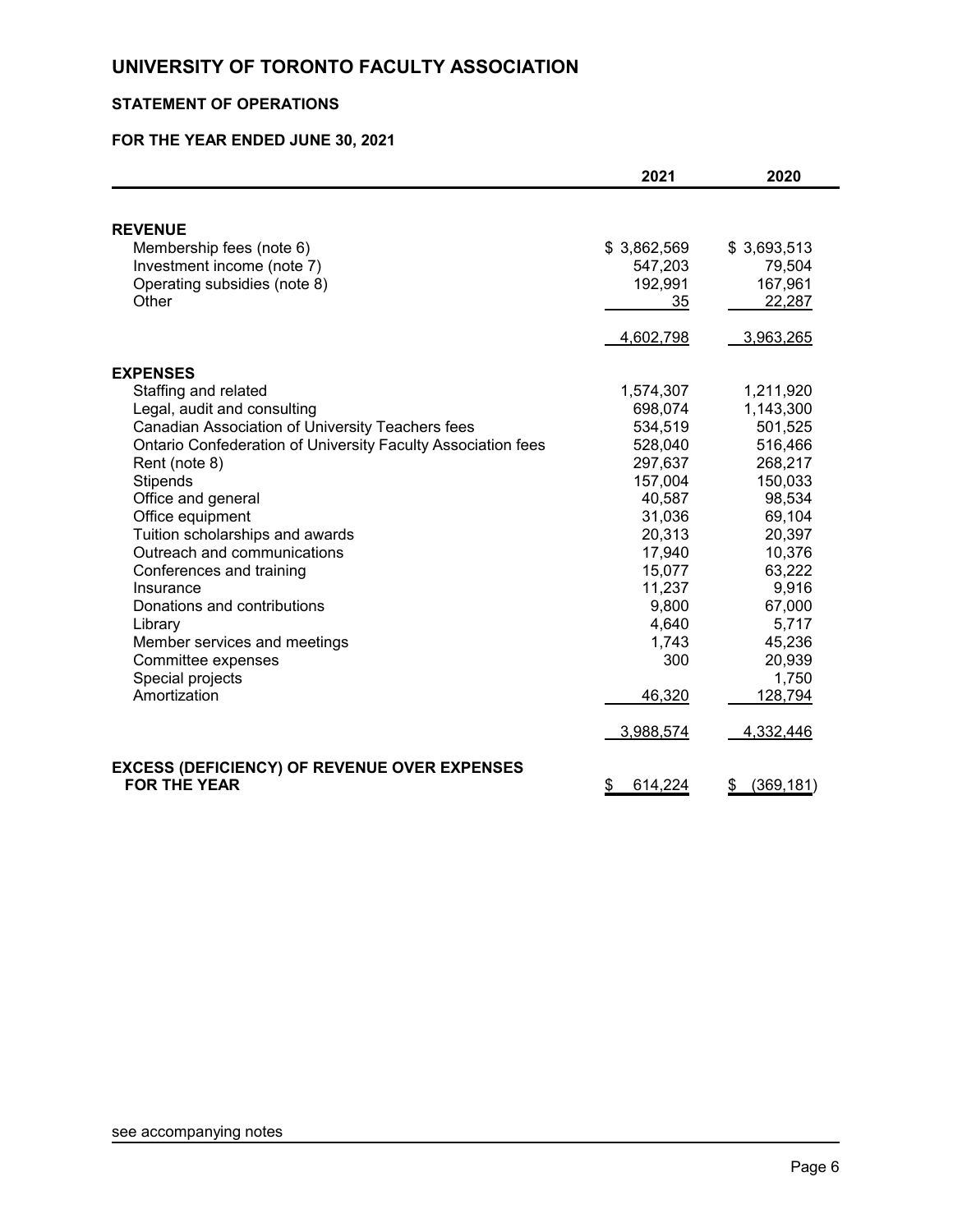# **STATEMENT OF CASH FLOWS**

### **FOR THE YEAR ENDED JUNE 30, 2021**

|                                                                                                                                                                        | 2021                                  | 2020                                   |
|------------------------------------------------------------------------------------------------------------------------------------------------------------------------|---------------------------------------|----------------------------------------|
| <b>CASH INFLOW (OUTFLOWS)</b>                                                                                                                                          |                                       |                                        |
| <b>OPERATING ACTIVITIES</b><br>Excess (deficiency) of revenue over expenses<br>Non-cash items:<br>Amortization<br>Net change in non-cash working capital items (below) | \$<br>614,224<br>46,320<br>(46, 885)  | \$<br>(369, 181)<br>128,794<br>596,511 |
| Cash provided from operations                                                                                                                                          | 613,659                               | 356,124                                |
| <b>INVESTING ACTIVITIES</b><br>Increase in investments<br>Purchase of capital assets                                                                                   | (547, 204)<br>(7, 810)                | (79, 504)<br>(65, 751)                 |
| Cash used in investing activities                                                                                                                                      | <u>(555,014)</u>                      | (145, 255)                             |
| <b>NET CASH ACTIVITY FOR THE YEAR</b>                                                                                                                                  | 58,645                                | 210,869                                |
| <b>CASH, BEGINNING OF YEAR</b>                                                                                                                                         | 320,125                               | 109,256                                |
| <b>CASH, END OF YEAR</b>                                                                                                                                               | 378,770                               | 320,125                                |
| Net change in non-cash working capital items:<br>Accounts receivable<br>Prepaid expenses<br>Accounts payable and accrued liabilities                                   | \$<br>(34, 305)<br>3,830<br>(16, 410) | \$<br>406,665<br>(6, 195)<br>196,041   |
|                                                                                                                                                                        | (46, 885)                             | 596,511                                |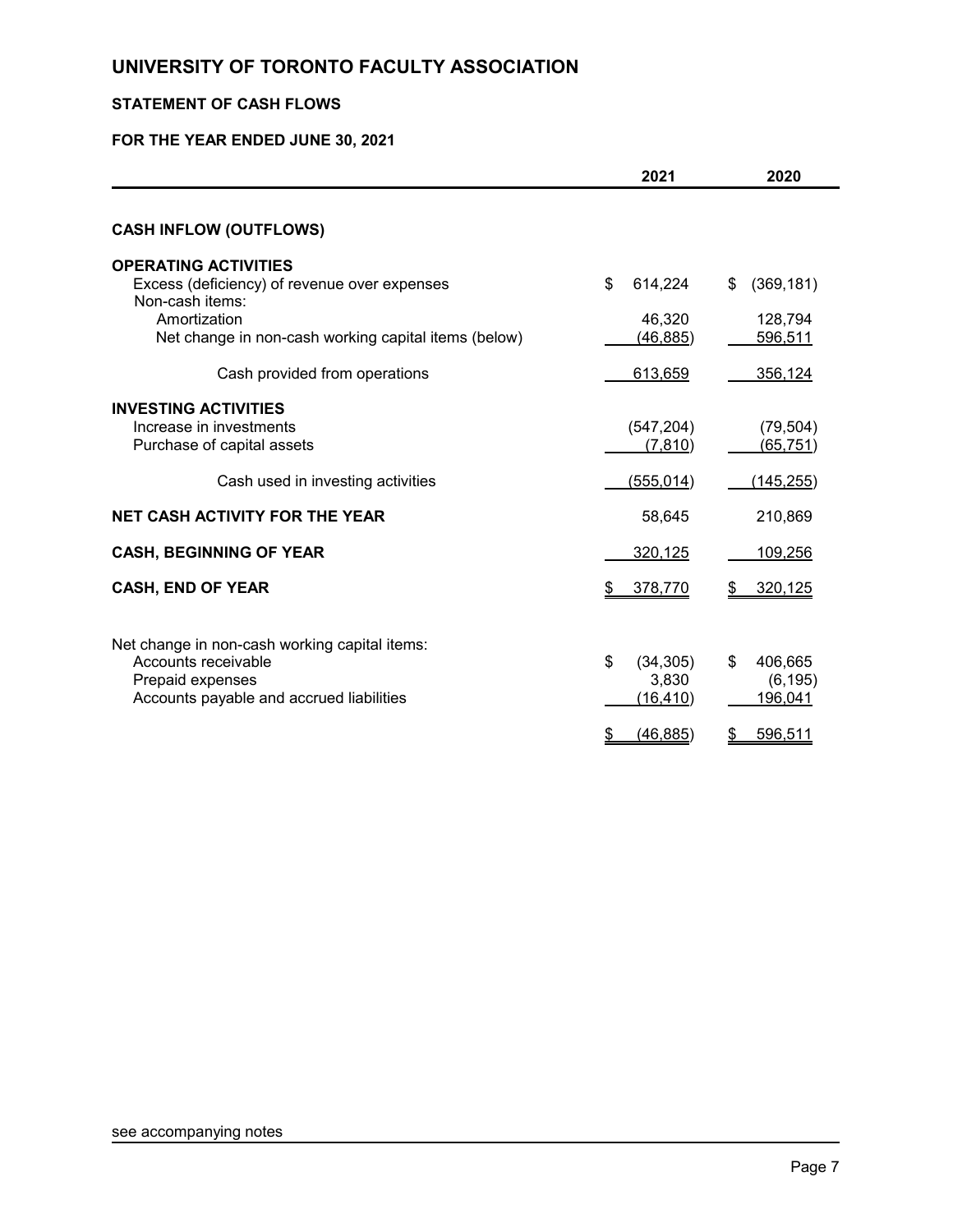#### **NOTES TO THE FINANCIAL STATEMENTS**

#### **JUNE 30, 2021**

The University of Toronto Faculty Association (the Association) is an unincorporated association that was formed in 1940. The purpose of the Association is to promote the welfare of current and retired faculty, librarians and research associates of the University of Toronto, the University of St. Michael's College, the University of Trinity College and Victoria University and generally to advance the interests of teachers, researchers and librarians in Canadian universities.

The affairs of the Association are managed by a Council of about 60 people, who are elected by the membership on a constituency basis for three-year terms.

The Association is exempt from income taxes under section 149(1)(l) of the Income Tax Act.

#### **1. SIGNIFICANT ACCOUNTING POLICIES**

In preparing its financial statements, the Association follows Canadian accounting standards for notfor-profit organizations, which is one of the financial reporting frameworks included in Canadian generally accepted accounting principles. The significant accounting policies used are as follows:

#### **Prepaid expenses**

Prepaid expenses are recorded for goods and services that have been paid for but which will be received the following year. The balance at year end is composed primarily of prepaid insurance and professional dues.

#### **Investments**

The investments are recognized at fair value based on market prices plus accrued interest. Gains and losses from dispositions and fluctuations in market value are recognized in the statement of operations in the period in which they arise. The investment portfolio is shown as a long-term asset due to the Association's intention to hold it long term.

#### **Capital assets**

Capital assets are recorded at cost. Amortization is provided on a straight line basis over the assets' estimated useful lives as follows:

| Furniture and equipment | Straight-line over 5 years               |
|-------------------------|------------------------------------------|
| Computer equipment      | Straight-line over 3 years               |
| Leasehold improvements  | Straight-line over the term of the lease |

Capital assets are reviewed for impairment whenever events or changes in circumstances indicate that the carrying value of an asset may not be recoverable. Impairment is assessed by comparing the carrying amount of an asset with its replacement cost. If such assets are considered impaired, the impairment to be recognized is measured by the amount by which the carrying amount of the assets exceed its fair value. Any impairment results in a write-down of the asset and charge to income during the year.

#### **Revenue recognition**

The Association follows the deferral method of accounting for revenue. Membership fee revenue is composed of unrestricted contributions that are recognized as revenue when received or receivable, if the amount to be received is readily determinable and collection is reasonably assured.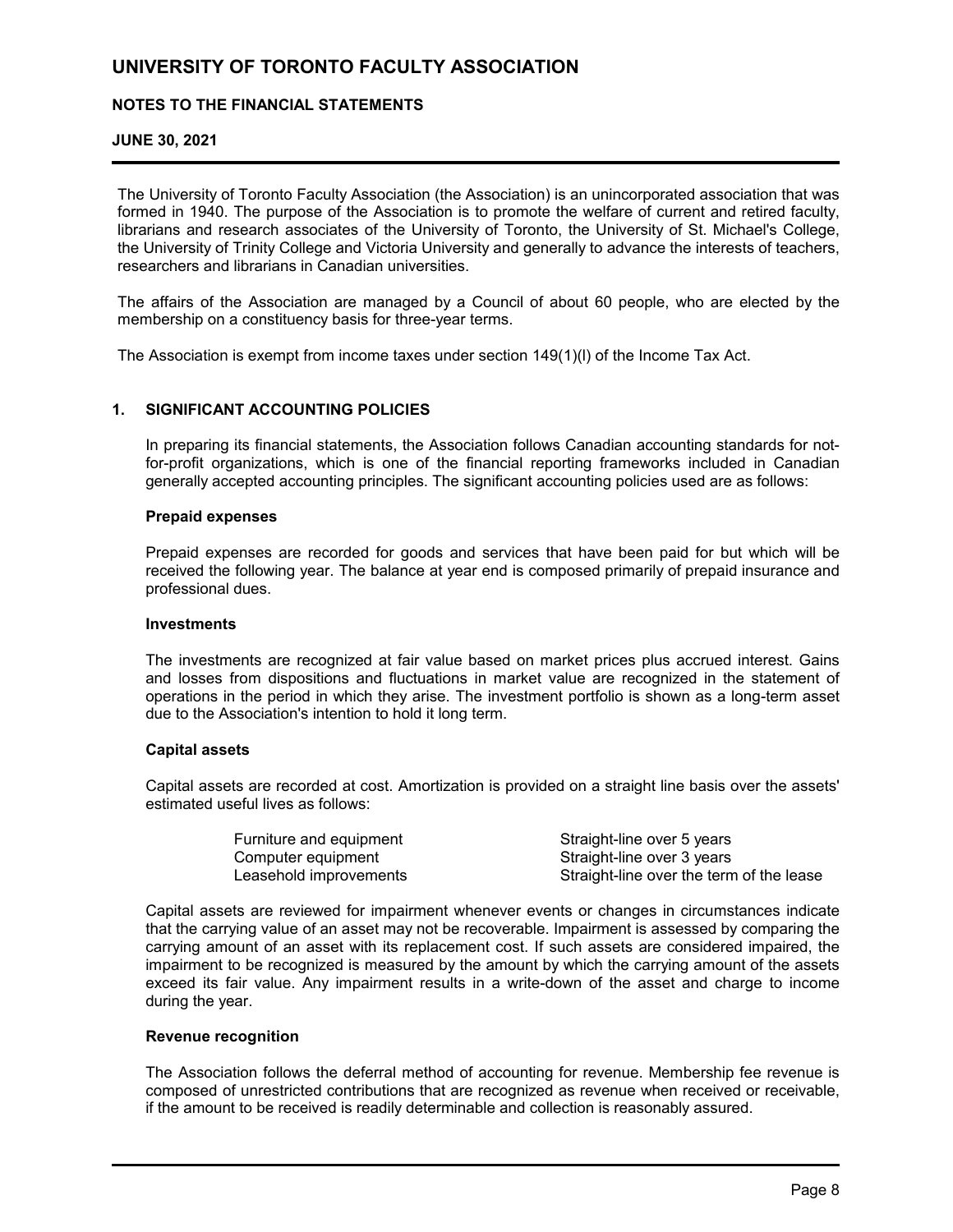#### **NOTES TO THE FINANCIAL STATEMENTS**

#### **JUNE 30, 2021**

Restricted contributions, if any, are recognized as revenue in the year in which the related expenses are incurred. Unspent restricted contributions are reported as deferred revenue on the statement of financial position.

Membership fees are calculated by multiplying a mill rate, as set by the Association, by the member's salary.

Operating subsidies are recognized in the period that the corresponding expense is incurred.

The change in fair value of the marketable securities for the year is included in investment income in the statement of operations. The investment income is composed of realized gains or losses for the year, unrealized gains or losses for the year, and interest and dividend income earned during the year.

#### **Expense recognition**

Expenses are recognized when incurred. The rent subsidy is recorded at its estimated contractual value (note 8).

#### **Use of estimates**

The preparation of the financial statements in conformity with Canadian generally accepted accounting principles requires management to make estimates and assumptions that affect the reported amounts of assets and liabilities at the date of the financial statements and the reported amounts of revenue and expenses during the reporting period. Estimates are used when accounting for certain items such as asset impairments, the useful life of capital assets, accrued liabilities, disclosure of contingent assets and liabilities, and the valuation of subsidized rent.

By their nature, these estimates are subject to measurement uncertainty and the effect on the financial statements of changes in such estimates in future periods could be significant.

#### **2. FINANCIAL INSTRUMENTS AND RISKS**

#### **Fair value**

Canadian generally accepted accounting principles require that the Association disclose information about the fair value of its financial assets and liabilities. Fair value estimates are made at the balance sheet date, based on relevant market information and information about the financial instruments. These estimates are subjective in nature and involve uncertainties in significant matters of judgment and, therefore, cannot be determined with precision. Changes in assumptions could significantly affect these estimates.

The investments are carried at market value or face value plus accrued interest, which approximates their fair value.

The carrying amounts for accounts receivable, accounts payable and accrued liabilities on the statement of financial position approximate fair value because of the limited term of these instruments.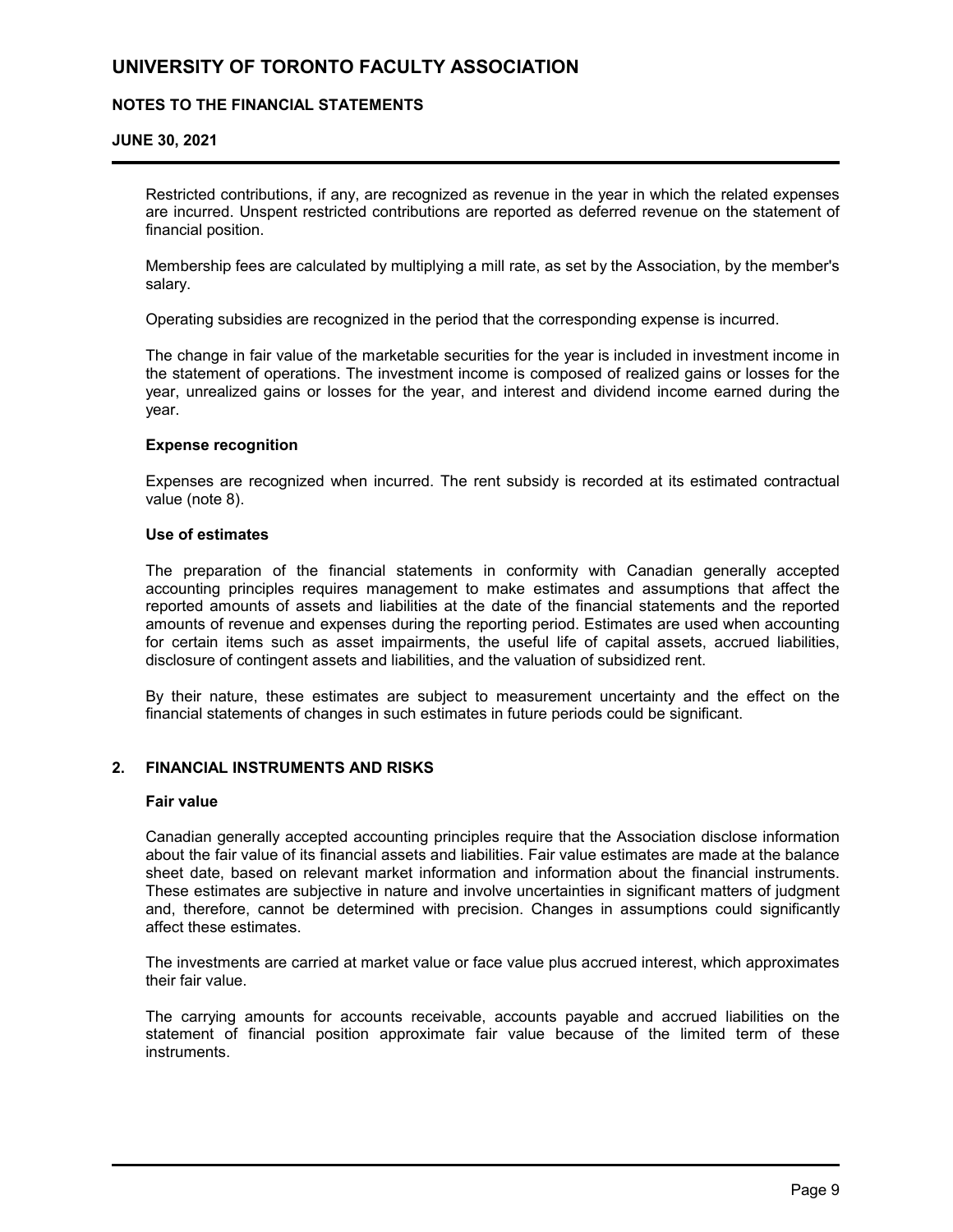#### **NOTES TO THE FINANCIAL STATEMENTS**

#### **JUNE 30, 2021**

#### **Liquidity risk**

Liquidity risk is the risk that an entity will encounter difficulty in meeting obligations associated with financial liabilities. The Association is exposed to this risk mainly in respect of its accounts payable. The Association expects to meet obligations as they come due primarily from cash flow from operations.

#### **Credit and concentration risks**

A concentration of credit risk arises when a group of customers has a common economic characteristic, so their ability to meet their obligations is expected to be affected similarly by changes in economic or other conditions. For the Association, significant concentration of risk is related to the University of Toronto and its affiliated colleges which is the employer of all its members.

Credit risk is the risk that one party to a financial instrument will cause a financial loss for the other party by failing to discharge an obligation. The Association's main credit risk relates to its accounts receivable. Periodically, the Association assesses the collectibility of its accounts receivable and provides an allowance for doubtful accounts as appropriate. At June 30, 2021, the allowance for doubtful accounts was nil (nil in 2020).

#### **Currency risk**

Currency risk is the risk that the fair value of future cash flows of a financial instrument will fluctuate because of changes in foreign currency rates. The Association is exposed to this risk because it holds foreign exchange traded funds in its investment portfolio.

#### **Interest rate risk**

Interest rate risk is the risk that the fair value of future cash flows of a financial instrument will fluctuate because of changes in market interest rates. The Association is exposed to interest rate risk on its money market mutual fund holdings which have a floating interest rate. This exposes the Association to a cash flow risk should rates decrease.

#### **Other price risk**

Other price risk is the risk that the fair value of future cash flows of a financial instrument will fluctuate because of changes in market prices (other than those arising from interest rate risk or currency risk), whether those changes are caused by factors specific to the individual financial instrument or its issuer, or factors affecting all similar financial instruments trading in the market.

The Association is exposed to other price risk because it has investments in exchange traded funds.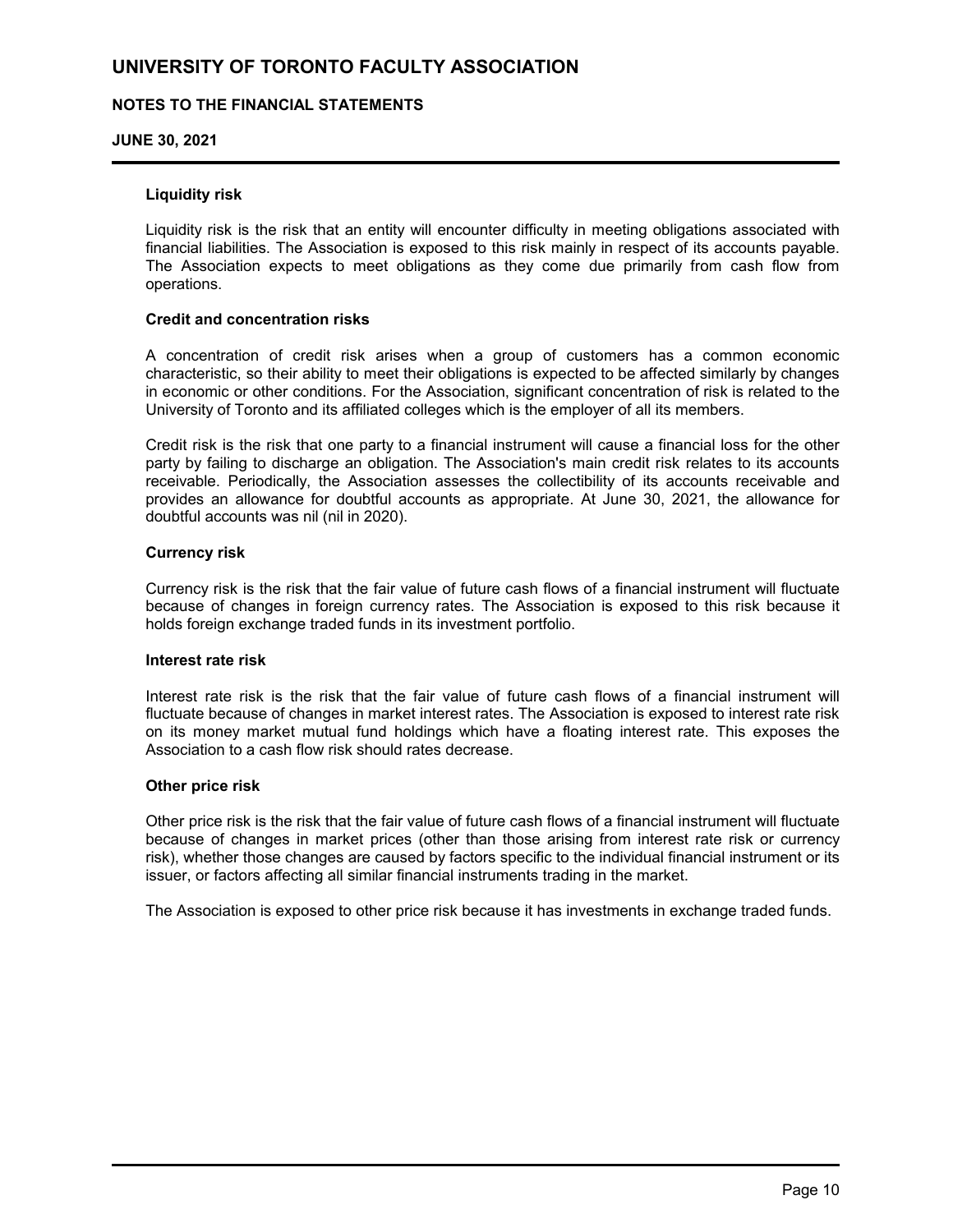#### **NOTES TO THE FINANCIAL STATEMENTS**

#### **JUNE 30, 2021**

#### **3. INVESTMENTS**

The investment portfolio, which is held at TD Direct Investing, is composed of the following, at market value:

|                           | 2021        | 2020        |
|---------------------------|-------------|-------------|
| Exchange traded funds     | \$3,924,457 | \$3,454,936 |
| Money market mutual funds | 632.951     | 401.899     |
| Term deposits             | 245,460     | 356.599     |
| Cash                      | 29,332      | 71,562      |
|                           | \$4,832,200 | \$4,284,996 |

#### **4. CAPITAL ASSETS**

Capital assets, recorded at cost, are as follows:

|                                                                         | <u>Cost</u>                  | Accumulated<br>amortization     | 2021                           | 2020                       |
|-------------------------------------------------------------------------|------------------------------|---------------------------------|--------------------------------|----------------------------|
| Furniture and equipment<br>Computer equipment<br>Leasehold improvements | 177.727<br>53,483<br>364,722 | 169,170 \$<br>33,566<br>346.954 | $8,557$ \$<br>19.917<br>17,768 | 30,550<br>27,549<br>26,653 |
|                                                                         | 595.932                      | 549,690                         | 46,242                         | 84,752                     |

#### **5. CONTINGENCY RESERVE**

The Association's Council has restricted \$1,500,000 of its net assets to be held as a reserve for salary, benefits and pension negotiations, major grievances, academic freedom and other contingencies. This internally-restricted amount is not available for other purposes without the approval of the Council. Council approved an increase of \$750,000 to this reserve in 2020.

#### **6. MEMBERSHIP FEES**

Membership fees are from the following sources:

|                                     | 2021         | 2020        |
|-------------------------------------|--------------|-------------|
| University of Toronto               | \$3,797,521  | \$3,627,450 |
| University of Victoria College      | 24.253       | 25,202      |
| University of St. Michael's College | 19.502       | 19,333      |
| <b>Retired members</b>              | 16.688       | 14,845      |
| University of Trinity College       | 4,605        | 6,683       |
|                                     | \$ 3,862,569 | \$3,693,513 |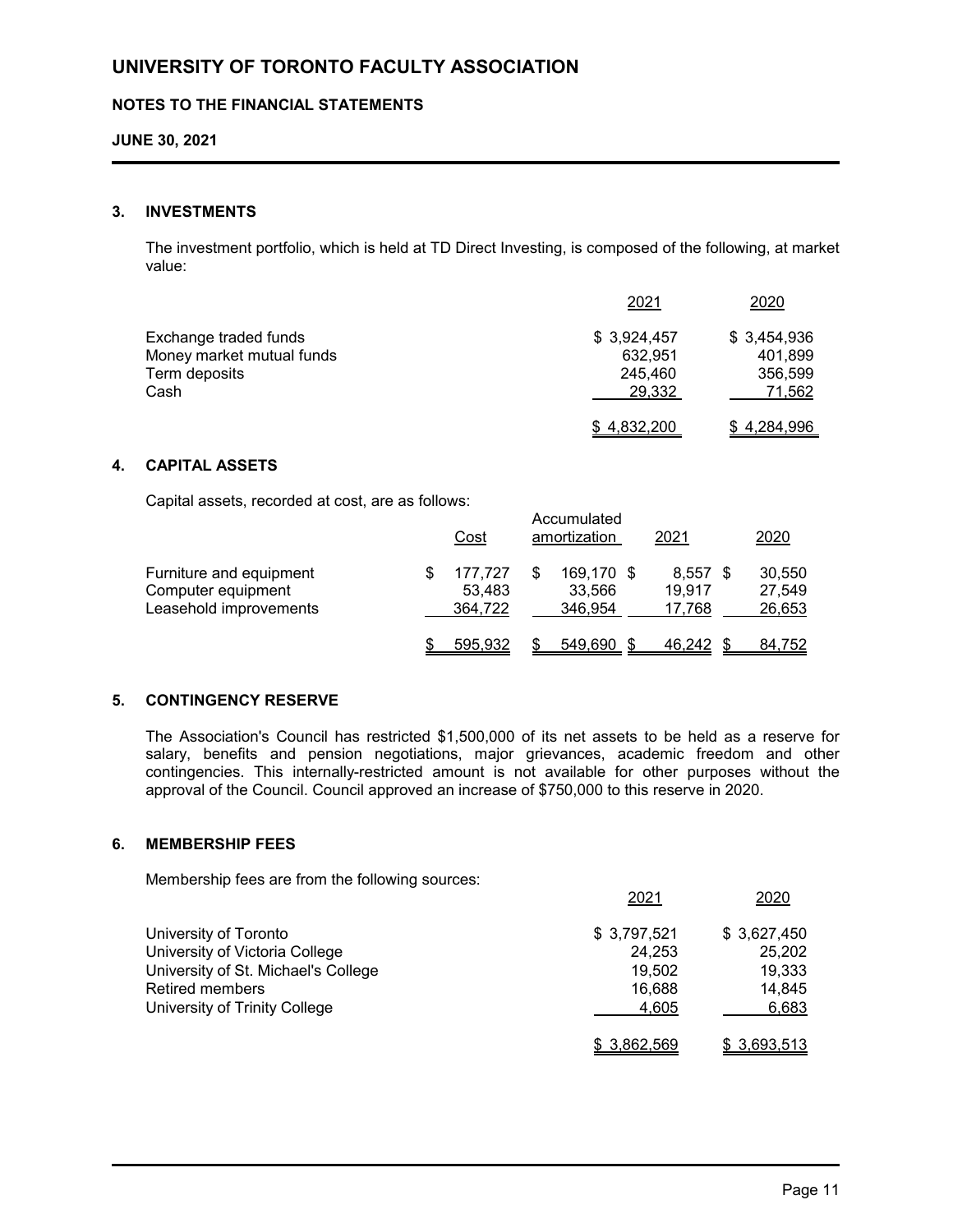#### **NOTES TO THE FINANCIAL STATEMENTS**

**JUNE 30, 2021**

#### **7. INVESTMENT INCOME**

Investment income is composed of:

|                                                                                                     | -~-                         | ---                           |
|-----------------------------------------------------------------------------------------------------|-----------------------------|-------------------------------|
| Realized and unrealized investment gains (losses)<br>Exchange traded fund distributions<br>Interest | 446.323<br>90.349<br>10.531 | (25, 106)<br>89.509<br>15,101 |
|                                                                                                     | 547.203                     | 79,504                        |

2021 2020

#### **8. OPERATING SUBSIDIES**

Under an agreement, the University of Toronto provides the Association with various services, the most significant of which are free rent for one office suite, subsidized rent for two additional office suites, and a telephone line subsidy. The estimated market value of the rent and telephone line expense paid by the University have been recorded as expenses and the corresponding subsidies as revenue in the statement of operations.

In addition, the Association has an agreement with the University of Toronto for the university administration staff to provide for course release times equivalent to 3.500 full time equivalents (FTE) (3.500 FTE in 2020). For the year ended June 30, 2021, the release times were allocated as follows:

|                                                  | 2021       | 2020       |
|--------------------------------------------------|------------|------------|
|                                                  | <b>FTE</b> | <b>FTE</b> |
| President                                        | 0.800      | 0.800      |
| Vice President - Grievances                      | 0.500      | 0.500      |
| Vice President - Salary, Benefits and Pension    | 0.500      | 0.500      |
| Vice President - University and External affairs | 0.161      | 0.300      |
| Treasurer                                        | 0.175      | 0.175      |
| <b>Chair - Appointments Committee</b>            | 0.175      | 0.175      |
| <b>Chair - Equity Committee</b>                  | 0.175      | 0.175      |
| <b>Chair - Librarians Committee</b>              | 0.175      | 0.175      |
| Chair - Teaching Stream Committee                | 0.104      | 0.175      |
| Chair - Membership                               | 0.175      | 0.175      |
| Members at large (3)                             | 0.339      | 0.339      |
|                                                  | 3.279      | 3.489      |

In fiscal 2021, 3.279 FTE release time was claimed by the Association (3.489 FTE in fiscal 2020). The remaining release time will be used in the future.

The value of these salaries and benefits paid by the University of Toronto is not reflected in these financial statements.